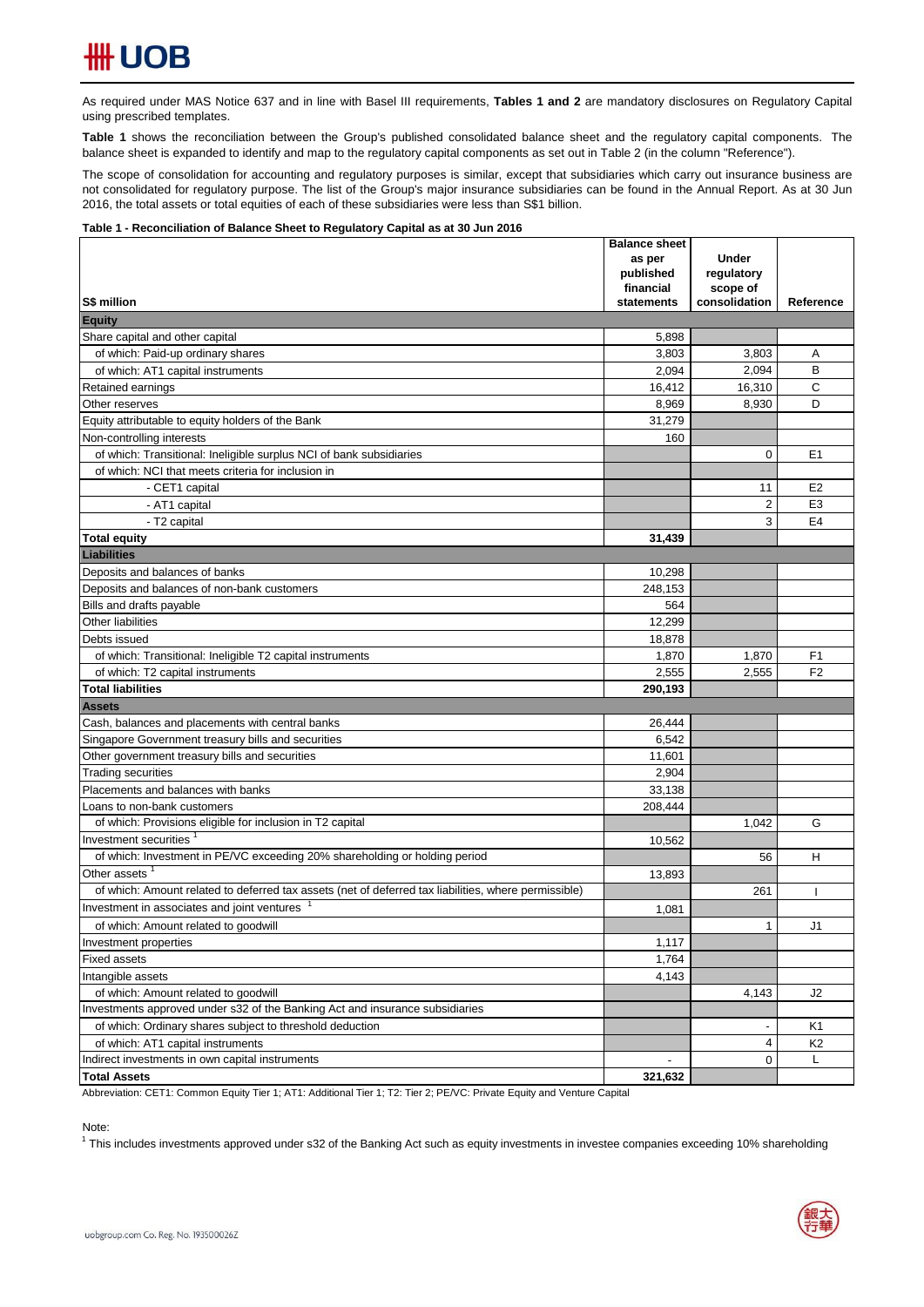# **HH UOB**

Table 2 lists the regulatory capital components and the corresponding regulatory adjustments. The columns: (a) 'Amount' refers to components of capital calculated in accordance with MAS Notice 637, effective 1 Jan 2013, (b) '**Amount subject to Pre-Basel III Treatment**' refers to components of capital that are on transitional arrangement, otherwise would be fully applied towards the relevant tier of capital, and (c) '**Source**' provides link to Table 1 by way of alphabetic / alphanumeric references, and cross-reference within the table by way of row number. Regulatory adjustments that are deducted against capital are reflected as positive numbers. Amounts less than \$500,000 in absolute terms are shown as "0".

### **Table 2 - Capital Components as at 30 Jun 2016**

|                 |                                                                                                    |                          | <b>Amount</b><br>subject to |                |
|-----------------|----------------------------------------------------------------------------------------------------|--------------------------|-----------------------------|----------------|
|                 |                                                                                                    |                          | Pre-Basel III               |                |
|                 | S\$ million                                                                                        | Amount                   | <b>Treatment</b>            | Source         |
|                 | Common Equity Tier 1 capital: instruments and reserves                                             |                          |                             |                |
| $\vert$ 1       | Paid-up ordinary shares and share premium (if applicable)                                          | 3,803                    |                             | Α              |
| $\overline{2}$  | Retained earnings                                                                                  | 16,310                   |                             | С              |
| $3^{\sharp}$    | Accumulated other comprehensive income and other disclosed reserves                                | 8,930                    |                             | D              |
| $\overline{4}$  | Directly issued capital subject to phase out from CET1                                             |                          |                             |                |
|                 | (only applicable to non-joint stock companies)                                                     |                          |                             |                |
| 5               | Minority interest that meets criteria for inclusion                                                | 12                       | (0)                         | $E1 + E2, -E1$ |
| $6\phantom{.}6$ | Common Equity Tier 1 capital before regulatory adjustments                                         | 29,055                   |                             |                |
|                 | Common Equity Tier 1 capital: regulatory adjustments                                               |                          |                             |                |
| $\overline{7}$  | Valuation adjustment pursuant to Part VIII of MAS Notice 637                                       | $\blacksquare$           |                             |                |
| $\bf{8}$        | Goodwill, net of associated deferred tax liability                                                 | 2,487                    | 1,658                       | $J1+J2$        |
| $9^{\sharp}$    | Intangible assets, net of associated deferred tax liability                                        |                          | $\overline{\phantom{a}}$    |                |
| $10^{#}$        | Deferred tax assets that rely on future profitability                                              | 157                      | 104                         |                |
| 11              | Cash flow hedge reserve                                                                            |                          |                             |                |
| 12              | Shortfall of TEP relative to EL under IRBA                                                         | $\overline{\phantom{a}}$ |                             |                |
| 13              | Increase in equity capital resulting from securitisation transactions                              |                          |                             |                |
| 14              | Unrealised fair value gains/losses on financial liabilities and derivative liabilities             |                          |                             |                |
|                 | arising from changes in own credit risk                                                            |                          |                             |                |
| 15              | Defined benefit pension fund assets, net of associated deferred tax liability                      |                          |                             |                |
| 16              | Investments in own shares                                                                          | 0                        |                             | L              |
| 17              | Reciprocal cross-holdings in ordinary shares of financial institutions                             |                          |                             |                |
| 18              | Capital investments in ordinary shares of unconsolidated financial institutions                    |                          |                             |                |
|                 | in which Reporting Bank does not hold a major stake                                                |                          |                             |                |
| $19^{#}$        | Investments in ordinary shares of unconsolidated major stake companies                             |                          |                             | K <sub>1</sub> |
|                 | approved under s32 of Banking Act (including insurance subsidiaries)                               |                          |                             |                |
|                 | (amount above 10% threshold)                                                                       |                          |                             |                |
| $20^{#}$        | Mortgage servicing rights (amount above 10% threshold)                                             |                          |                             |                |
| 21 <sup>#</sup> | Deferred tax assets arising from temporary differences                                             |                          |                             |                |
|                 | (amount above 10% threshold, net of related tax liability)                                         |                          |                             |                |
| 22              | Amount exceeding the 15% threshold                                                                 |                          |                             |                |
| $23^{#}$        | of which: investments in ordinary shares of unconsolidated major stake companies                   |                          |                             |                |
|                 | approved under s32 of Banking Act (including insurance subsidiaries)                               |                          |                             |                |
| $24^{#}$        | of which: mortgage servicing rights                                                                | $\overline{\phantom{a}}$ |                             |                |
| $25^{\rm #}$    | of which: deferred tax assets arising from temporary differences                                   |                          |                             |                |
| 26              | National specific regulatory adjustments                                                           | 34                       |                             |                |
| 26A             | PE/VC investments in the form of ordinary shares, in excess of 20%                                 | 33                       | 22                          | н              |
|                 | of such capital investments                                                                        |                          |                             |                |
| 26B             | PE/VC investments held beyond the relevant holding periods set out in MAS Notice 630               | 1                        | 1                           | н              |
| 26C             | Capital deficits in subsidiaries and associates that are regulated financial institutions          |                          |                             |                |
|                 | 26D Any other items which the Authority may specify                                                |                          |                             |                |
| 27              | Regulatory adjustments applied in calculation of CET1 Capital due to insufficient                  |                          |                             |                |
|                 | AT1 Capital to satisfy required deductions                                                         |                          |                             |                |
| 28              | Total regulatory adjustments to CET1 Capital                                                       | 2,677                    |                             |                |
| 29              | <b>Common Equity Tier 1 capital (CET1)</b>                                                         | 26,378                   |                             |                |
|                 | <b>Additional Tier 1 capital: instruments</b>                                                      |                          |                             |                |
| 30              | AT1 capital instruments and share premium (if applicable)                                          | 2,094                    |                             | В              |
| 31              | of which: classified as equity under the Accounting Standards                                      | 2,094                    |                             |                |
| 32              | of which: classified as liabilities under the Accounting Standards                                 |                          |                             |                |
| 33              | Transitional: Ineligible capital instruments (pursuant to paragraphs 6.5.3 and 6.5.4)              |                          |                             |                |
| 34              | AT1 capital instruments issued by fully-consolidated subsidiaries that meet criteria for inclusion | 2                        |                             | E <sub>3</sub> |
| 35              | of which: instruments issued by subsidiaries subject to phase out                                  |                          |                             |                |
| 36              | Additional Tier 1 capital before regulatory adjustments                                            | 2,096                    |                             |                |
|                 | Additional Tier 1 capital: regulatory adjustments                                                  |                          |                             |                |
| 37              | Investments in own AT1 capital instruments                                                         | 0                        |                             | L              |
| 38              | Reciprocal cross-holdings in AT1 capital instruments of financial institutions                     |                          |                             |                |
| 39              | Capital investments in AT1 capital instruments of unconsolidated financial institutions            |                          |                             |                |
|                 | in which Reporting Bank does not hold a major stake                                                |                          |                             |                |

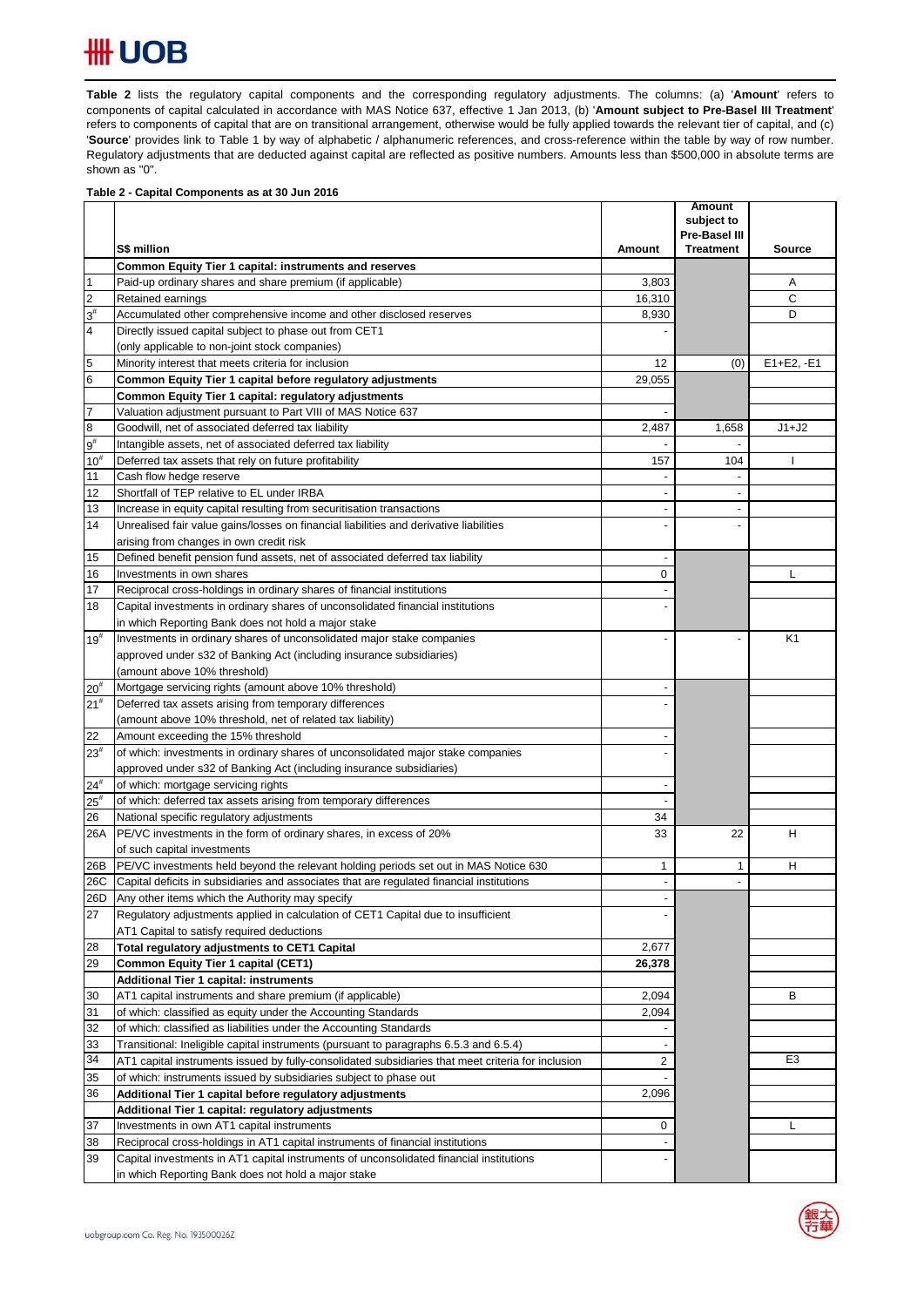

## **Table 2 - Capital Components as at 30 Jun 2016**

|            | S\$ million                                                                                                                           | Amount                   | <b>Amount</b><br>subject to<br>Pre-Basel III<br><b>Treatment</b> | <b>Source</b>  |
|------------|---------------------------------------------------------------------------------------------------------------------------------------|--------------------------|------------------------------------------------------------------|----------------|
| $40^{#}$   | Investments in AT1 capital instruments of unconsolidated major stake companies                                                        | 3                        | 1                                                                | K <sub>2</sub> |
|            | approved under s32 of Banking Act (including insurance subsidiaries)                                                                  |                          |                                                                  |                |
| 41         | National specific regulatory adjustments                                                                                              | 1,762                    |                                                                  |                |
| 41A        | PE/VC investments in the form of AT1 capital instruments, in excess of 20%                                                            |                          |                                                                  |                |
|            | of such capital investments                                                                                                           |                          |                                                                  |                |
| 41B        | Any other items which the Authority may specify                                                                                       |                          |                                                                  |                |
| 41C        | Regulatory adjustments applied to AT1 Capital in respect of amounts                                                                   | 1,762                    |                                                                  |                |
|            | subject to pre-Basel III treatment                                                                                                    |                          |                                                                  |                |
|            | of which: Goodwill, net of associated deferred tax liability<br>of which: Intangible assets, net of associated deferred tax liability | 1,658                    |                                                                  | row 8 at 40%   |
|            | of which: Deferred tax assets that rely on future profitability                                                                       | 104                      |                                                                  | row 10 at 40%  |
|            | of which: Cash flow hedge reserve                                                                                                     |                          |                                                                  |                |
|            | of which: Increase in equity capital resulting from securitisation transactions                                                       |                          |                                                                  |                |
|            | of which: Unrealised fair value gains/losses on financial liabilities and derivative liabilities                                      |                          |                                                                  |                |
|            | arising from changes in own credit risk                                                                                               |                          |                                                                  |                |
|            | of which: Shortfall of TEP relative to EL under IRBA                                                                                  |                          |                                                                  |                |
|            | of which: PE/VC investments in the form of ordinary shares, in excess of 20%                                                          |                          |                                                                  |                |
|            | of such capital investments                                                                                                           |                          |                                                                  |                |
|            | of which: PE/VC investments held beyond the relevant holding periods set out in                                                       |                          |                                                                  |                |
|            | MAS Notice 630                                                                                                                        |                          |                                                                  |                |
|            | of which: Capital deficits in subsidiaries and associates that are regulated financial institutions                                   |                          |                                                                  |                |
|            | of which: Investments in ordinary shares of unconsolidated major stake companies                                                      |                          |                                                                  |                |
|            | approved under s32 of Banking Act (incl insurance subsidiaries)                                                                       |                          |                                                                  |                |
|            | of which: PE/VC investments in the form of Tier 2 capital instruments, in excess of 20%                                               |                          |                                                                  |                |
|            | of such capital investments                                                                                                           |                          |                                                                  |                |
|            | of which: Investments in Tier 2 capital instruments of unconsolidated major stake companies                                           |                          |                                                                  |                |
|            | approved under s32 of Banking Act (incl insurance subsidiaries)                                                                       |                          |                                                                  |                |
| 42         | Regulatory adjustments applied in calculation of AT1 Capital due to                                                                   |                          |                                                                  |                |
|            | insufficient Tier 2 Capital to satisfy required deductions                                                                            |                          |                                                                  |                |
| 43         | Total regulatory adjustments to Additional Tier 1 capital                                                                             | 1,765                    |                                                                  |                |
| 44         | <b>Additional Tier 1 capital (AT1)</b>                                                                                                | 331                      |                                                                  |                |
| 45         | Tier 1 capital (T1 = CET1 + AT1)                                                                                                      | 26,708                   |                                                                  |                |
| 46         | Tier 2 capital: instruments and provisions<br>Tier 2 capital instruments and share premium (if applicable)                            | 2,555                    |                                                                  | F <sub>2</sub> |
| 47         | Transitional: Ineligible capital instruments (pursuant to paragraphs 6.5.3 and 6.5.4)                                                 | 1,870                    |                                                                  | F1             |
| 48         | Tier 2 capital instruments issued by fully-consolidated subsidiaries that meet criteria for inclusion                                 | 3                        |                                                                  | E <sub>4</sub> |
| 49         | of which: instruments issued by subsidiaries subject to phase out                                                                     |                          |                                                                  |                |
| 50         | Provisions                                                                                                                            | 1,042                    |                                                                  | G              |
| 51         | Tier 2 capital before regulatory adjustments                                                                                          | 5,470                    |                                                                  |                |
|            | Tier 2 capital: regulatory adjustments                                                                                                |                          |                                                                  |                |
| 52         | Investments in own Tier 2 instruments                                                                                                 | 0                        |                                                                  | L              |
| 53         | Reciprocal cross-holdings in Tier 2 capital instruments of financial institutions                                                     |                          |                                                                  |                |
| 54         | Capital investments in Tier 2 capital instruments of unconsolidated financial institutions                                            |                          |                                                                  |                |
|            | in which Reporting Bank does not hold a major stake                                                                                   |                          |                                                                  |                |
| $55^{#}$   | Investments in Tier 2 capital instruments of unconsolidated major stake companies                                                     | $\overline{\phantom{a}}$ |                                                                  |                |
|            | approved under s32 of Banking Act (including insurance subsidiaries)                                                                  |                          |                                                                  |                |
| 56         | National specific regulatory adjustments                                                                                              | 23                       |                                                                  |                |
| 56A        | PE/VC investments in the form of Tier 2 capital instruments, in excess of 20%                                                         |                          |                                                                  |                |
|            | of such capital investments                                                                                                           |                          |                                                                  |                |
| 56B<br>56C | Any other items which the Authority may specify<br>Regulatory adjustments applied to Tier 2 Capital in respect of amounts             | 23                       |                                                                  |                |
|            | subject to pre-Basel III treatment                                                                                                    |                          |                                                                  |                |
|            | of which: Shortfall of TEP relative to EL under IRBA                                                                                  |                          |                                                                  |                |
|            | of which: PE/VC investments in the form of ordinary shares, in excess of 20%                                                          | 22                       |                                                                  | row 26A at 40% |
|            | of such capital investments                                                                                                           |                          |                                                                  |                |
|            | of which: PE/VC investments held beyond the relevant holding periods set out in                                                       | 1                        |                                                                  | row 26B at 40% |
|            | MAS Notice 630                                                                                                                        |                          |                                                                  |                |
|            | of which: Capital deficits in subsidiaries and associates that are regulated financial institutions                                   |                          |                                                                  |                |
|            | of which: Investments in ordinary shares of unconsolidated major stake companies                                                      |                          |                                                                  |                |
|            | approved under s32 of Banking Act (incl insurance subsidiaries)                                                                       |                          |                                                                  |                |
|            | of which: PE/VC investments in the form of AT1 capital instruments, in excess of 20%                                                  |                          |                                                                  |                |
|            | of such capital investments                                                                                                           |                          |                                                                  |                |